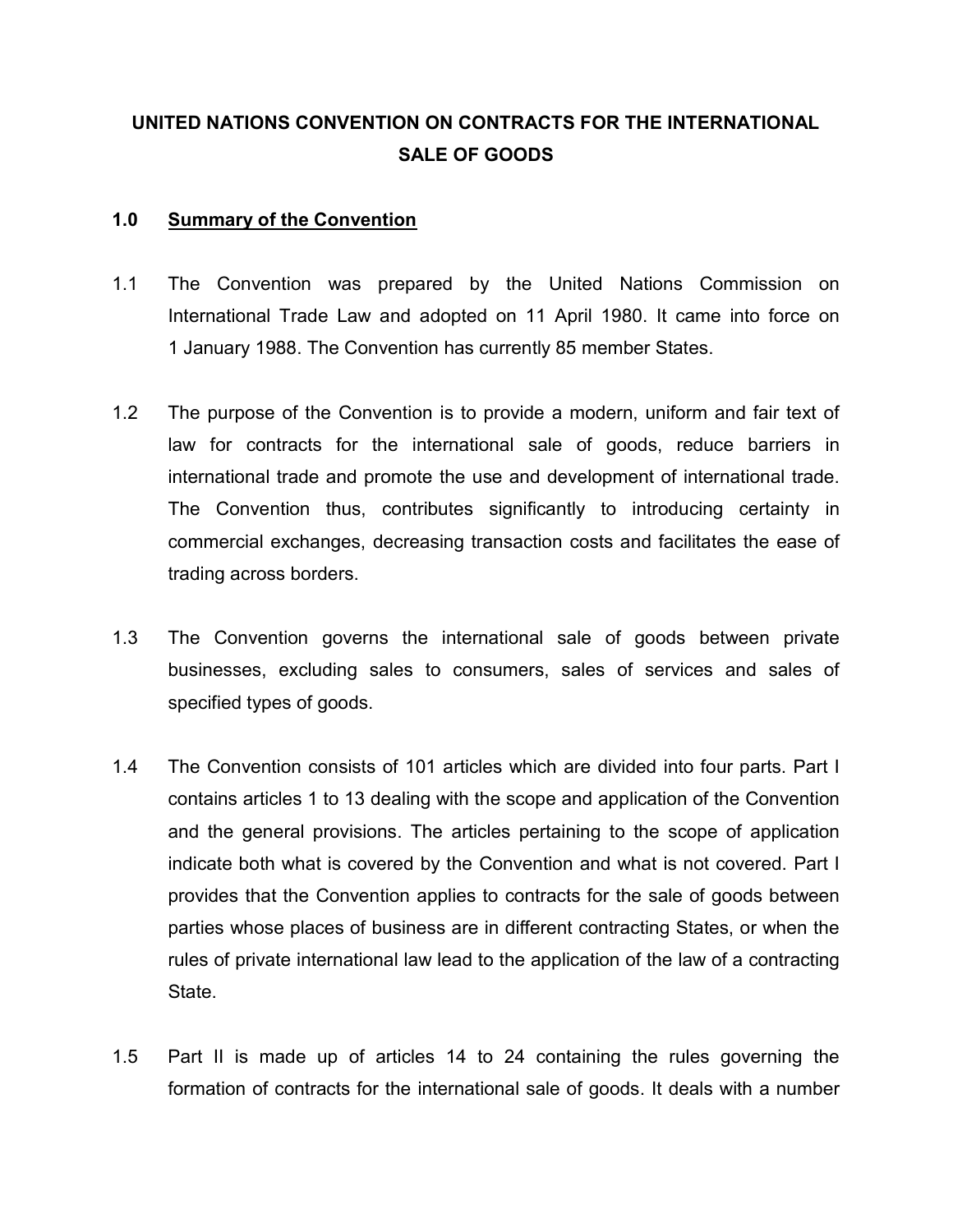of questions that arise in the formation of the contract by the exchange of an offer and an acceptance.

- 1.6 Part III deals with the substantive rights and obligations of the buyer and seller arising from the contract. Part III consists of articles 25 to 88. According to Part III, the general obligations of the seller are to deliver the goods, hand over documents relating to them and transfer the property in the goods, as required by the contract and the Convention. It also provides rules pertaining to the seller's obligations in respect of the quality of the goods.
- 1.7 Under Part III of the Convention, the general obligations of the buyer are to pay the price of the goods and take delivery of them as required by the contract and the Convention. Part III also provides rules relating to the determination of prices of goods when the price is not provided in the contract. Common rules regarding remedies for breach of contract are also stipulated in Part III.
- 1.8 Part IV contains the final clauses of the Convention dealing with procedural matters such as how and when it comes into force, the reservations and declarations that are permitted under the Convention and the application of the Convention to the international sales where States concerned have the same or similar law on the subject. Part IV contains articles 89 to 101.

## 2.0 Requirements for Implementation

- 2.1 According to article 91(4) of the Convention, to become a party to the Convention, Fiji has to deposit its instrument of accession with the Secretary– General of the United Nations.
- 2.2 Moreover, according to article 99, the Convention will enter into force with respect to Fiji on the first day of the month following the expiration of twelve months after the date of deposit.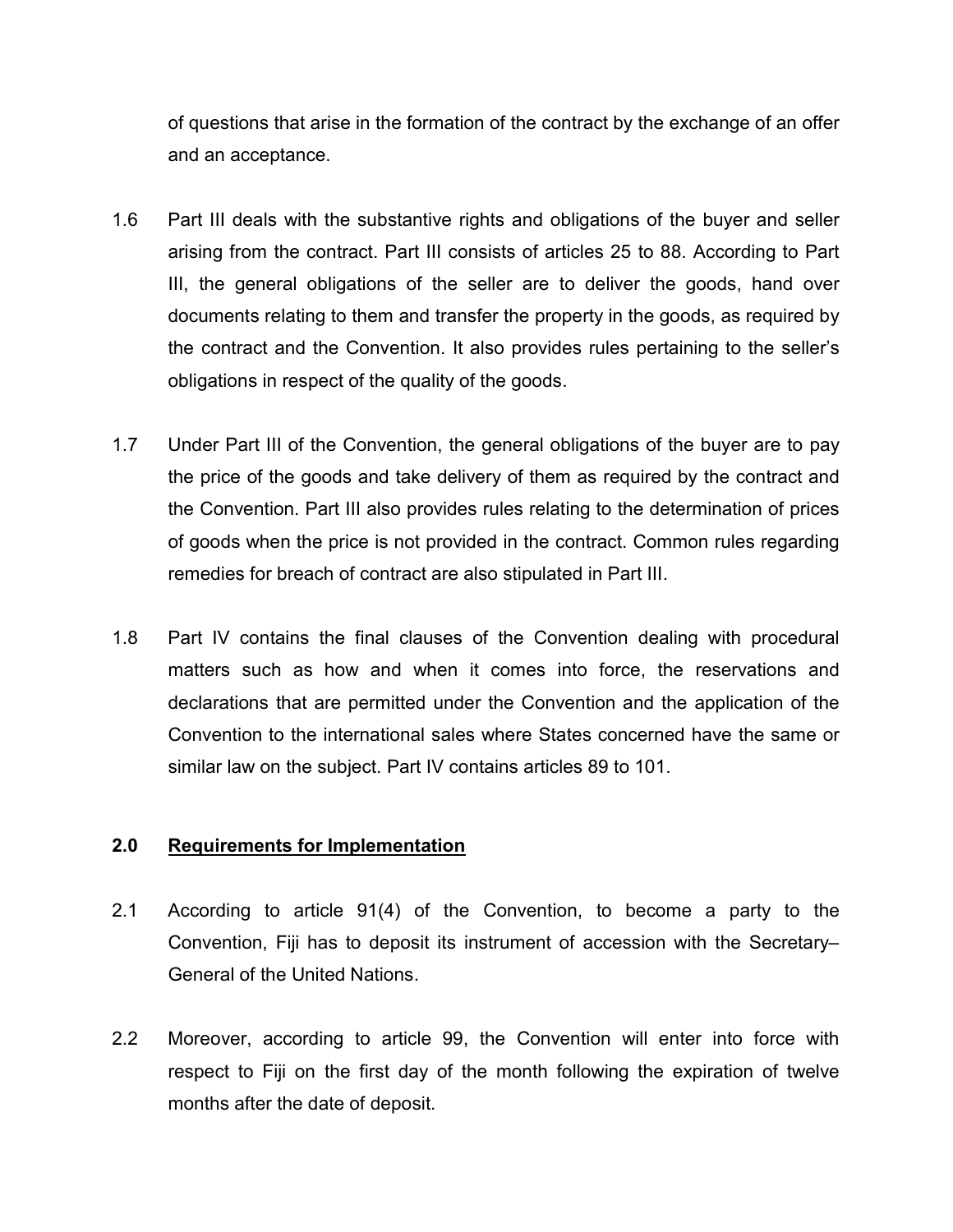## 3.0 Impact of the Convention on Fiji

- 3.1 Accession to the Convention will provide the following benefits to Fiji––
	- (i) the Convention will apply to contracts for the sale of international goods, which will be a uniform approach to the application of private international law;
	- (ii) the Convention will avoid disputes particularly during the negotiating phase on the choice of law applicable to the contract of sale;
	- (iii) the Convention allows for States parties to have an equal and fair system for the settlement of disputes relating to the international sale of goods;
	- (iv) the Convention provides for international best practices and standards in relation to international trade; and
	- (v) the Convention strengthens cooperation and encourages international trade between States parties to the Convention.
- 3.2 The above will give enormous confidence to foreign investors and traders to enter into commercial arrangements with Fijian based businesses.
- 3.3 Once the Convention comes into force in Fiji, the following would apply, unless otherwise agreed to by the parties:
	- (i) all contracts for the international sale of goods concluded between a party having its place of business in Fiji and a party having its place of business in another contracting State will fall under the scope of application of the Convention; and